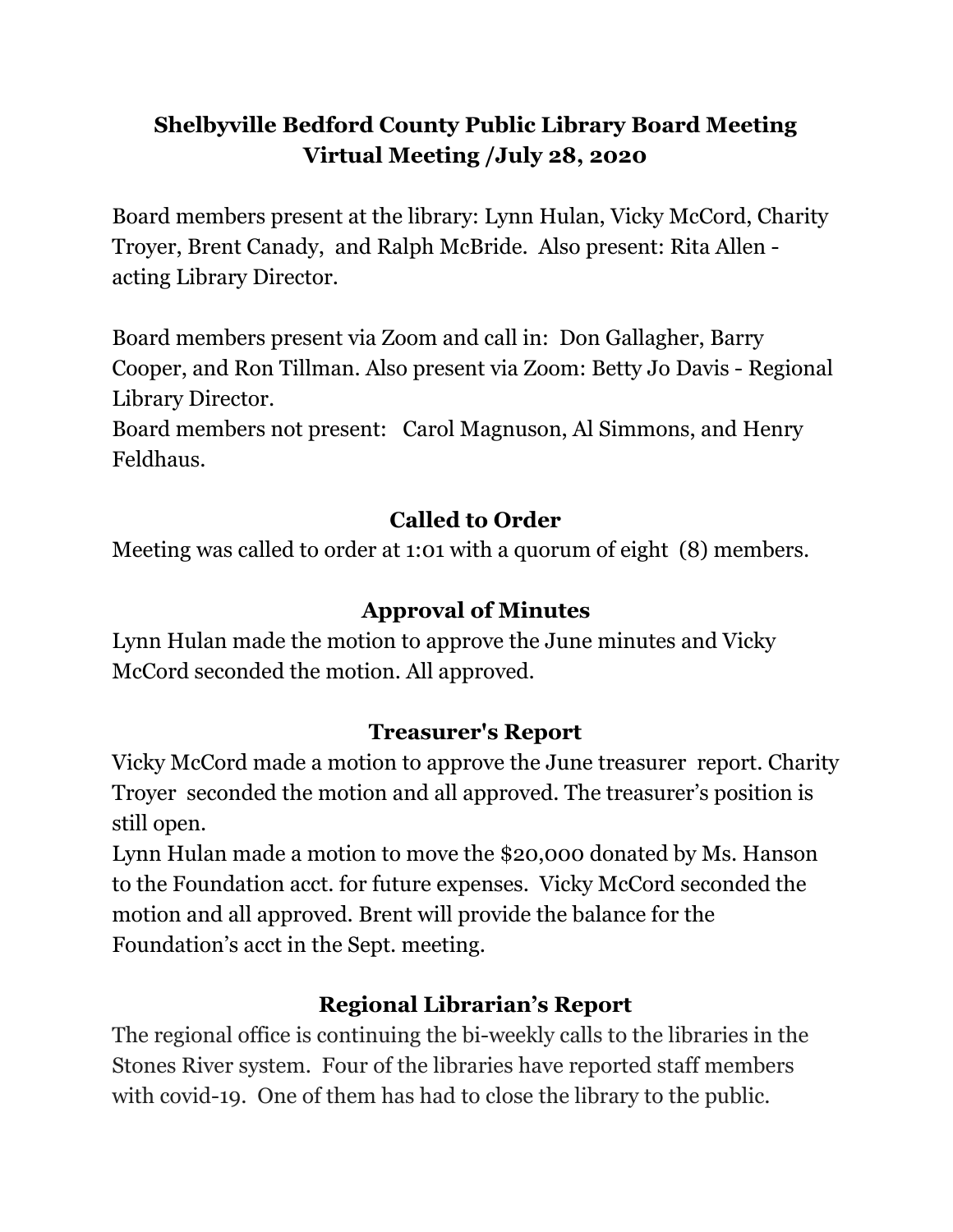#### **Old Business**

Nothing to report

#### **New Business**

Ralph McBride has joined us as the newest member of our library board. Welcome!

#### **Friends of the Library**

Their next meeting will be in August.

#### **Personnel**

Vicky McCord made the motion to recommend Lis Ann Morehart as the new Library Director and Lynn Hulan seconded the motion. All of the board present approved. Lis Ann's first day as our Library Director will be August 17th.

#### **Community**

Nothing to report

## **Property**

Nothing to add.

## **Librarian's Report**

In addition to her narrative Rita complimented the staff on the great job they are doing. She spoke to the board about using the bookmobile for home deliveries and possibly doing a book sale outside. A large tent has been donated for that purpose.

She reminded the board members to pick up their policy binder and review the policies that are pending. The board will vote on these at the Sept. meeting.